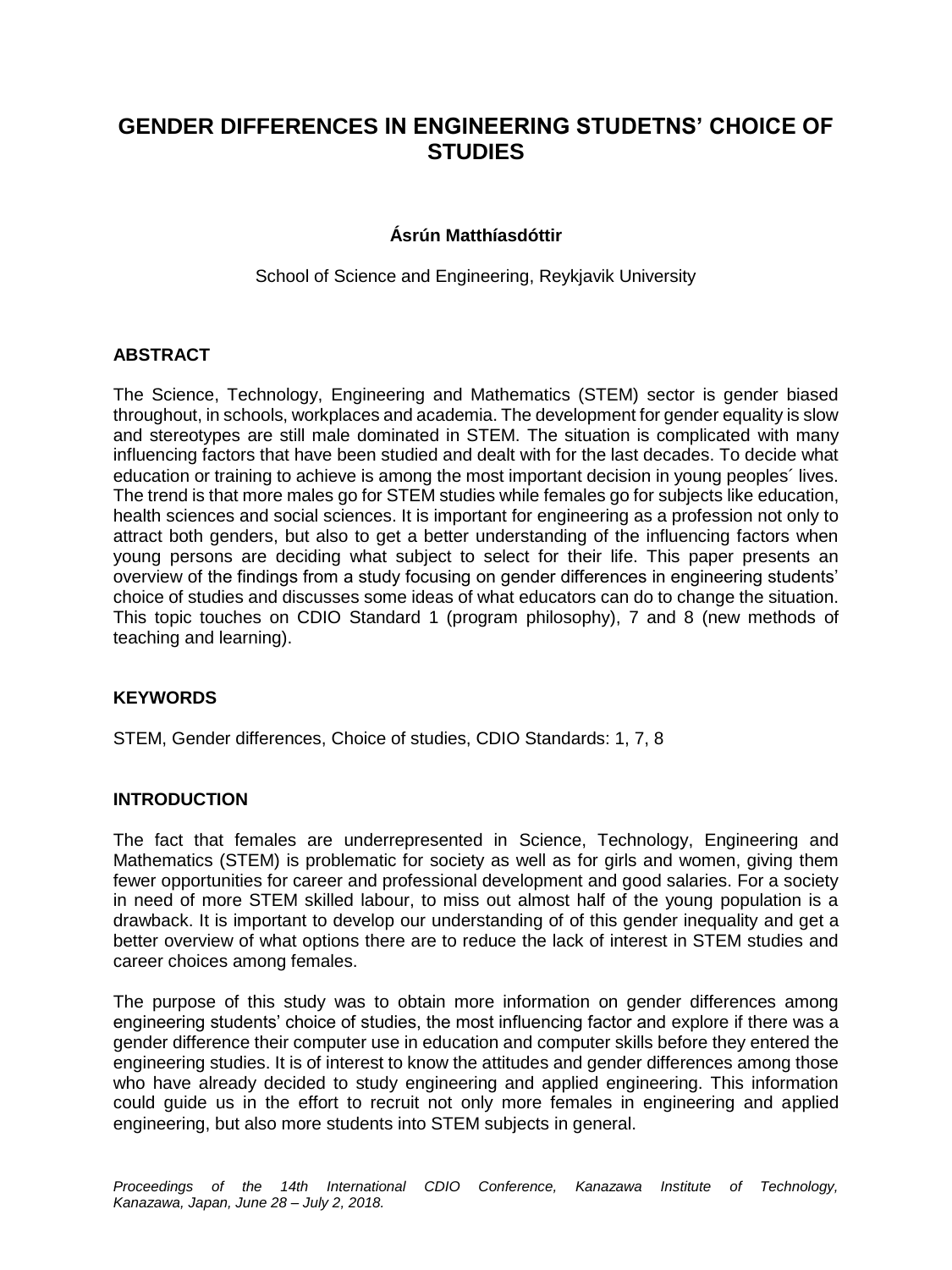## **LITTERATURE REVIEW**

To decide what study line to choose at university can be difficult for young persons. Many factors affect their decisions, e.g. social environmental influences, individuals' goals and interest, stereotypes, role models and media. STEM subjects have been male dominated over the years, while females go into subjects like health sciences (nursing and psychology), social sciences, and education. The situation has slowly improved and females are now better represented in some STEM fields, e.g. the medical and biology fields, but not in others, e.g. computer science and engineering. Many studies have been conducted in the field of gender bias in education, especially in STEM, to come forward with solutions. Thus, females' underrepresentation in STEM is well documented, many advices, models and guidelines have been designed, and projects carried out in order to improve the situation. Despite that, females are still underrepresented in STEM (Ashcraft, Eger, & Friend, 2012; Stoeger, Duan, Schirner, Greindl, & Ziegler, 2013; Liben & Coyle, 2014; Cheryan, Master, & Meltzoff, 2015; Matthiasdottir & Palsdottir, 2016; Funke, Berges, & Hubwieser, 2016).

There are many influencing factors when it comes to academic and career choices as personal perception and beliefs, with roots in people's personal experiences that are influenced by others, and the social environment. Achievement disparities between females and males are sometimes used to explain why women are underrepresented in STEM, but as females' achievements have improved, this is no longer a satisfactory explanation of gender inequalities in STEM participation. Interest was earlier considered a critical factor for educational choices (Benbow & Minor, 1986; Lapan, Shaughnessy, & Boggs, 1996; Su, Rounds, & Armstrong, 2009; van Tuijl & van der Molen, 2016), but a number of factors seem to shape peoples' interest, such as family, friends, school, and media and in fact societies' cultures as well (Eccles et al., 1993). Motivation, which is another factor that is considered to shape interest, has been shown to be strongly related to academic and career aspirations (Robnett & Leaper, 2013). Ability beliefs and giftedness have also been used to explain gender-related participation in STEM. Despite all this, researchers' focus is now no longer solely on personality traits (Stoeger et al., 2013) as gender different participation in STEM is a complex problem with many angles and with roots even in early childhood (van Tuijl & van der Molen, 2016).

There are studies into the influence of parents' expectations and social values, which are believed to explain to some extent why women do not enter STEM studies or leave the field for other more interesting jobs or studies (Preston, 1994). Educational opportunities and occupational choices have been discussed (Hänze & Berger, 2007) and technology selfefficacy and digital skills, which can influence educational choices. Studies have shown that students' STEM self-efficacy beliefs are important when they decide to take on further studies in STEM (Jansen, Scherer, & Schroeders, 2015; Brown, Concannon, Marx, Donaldson, & Black, 2016) and males report higher technology self-efficacy than females (Rohatgi, Scherer, & Hatlevik, 2016). The self-efficacy theory comes from Bandura and emphasises the influence of mastery of experience and vicarious learning experiences (Brown et al., 2016). In addition, access and use of computers in education influences and supports better academic performances, although some studies have demonstrates that this is not the situation in all areas (Paino & Renzulli, 2013).

More influencing factors shape students opinions and interests. The teacher's role is important and their teaching practice affects students' academic self-concepts, but the perceived quality of teaching in mathematics is not in favour of females (Lazarides & Ittel, 2012). Instruction methods are important because they influence students' self-concept. Cooperative instructions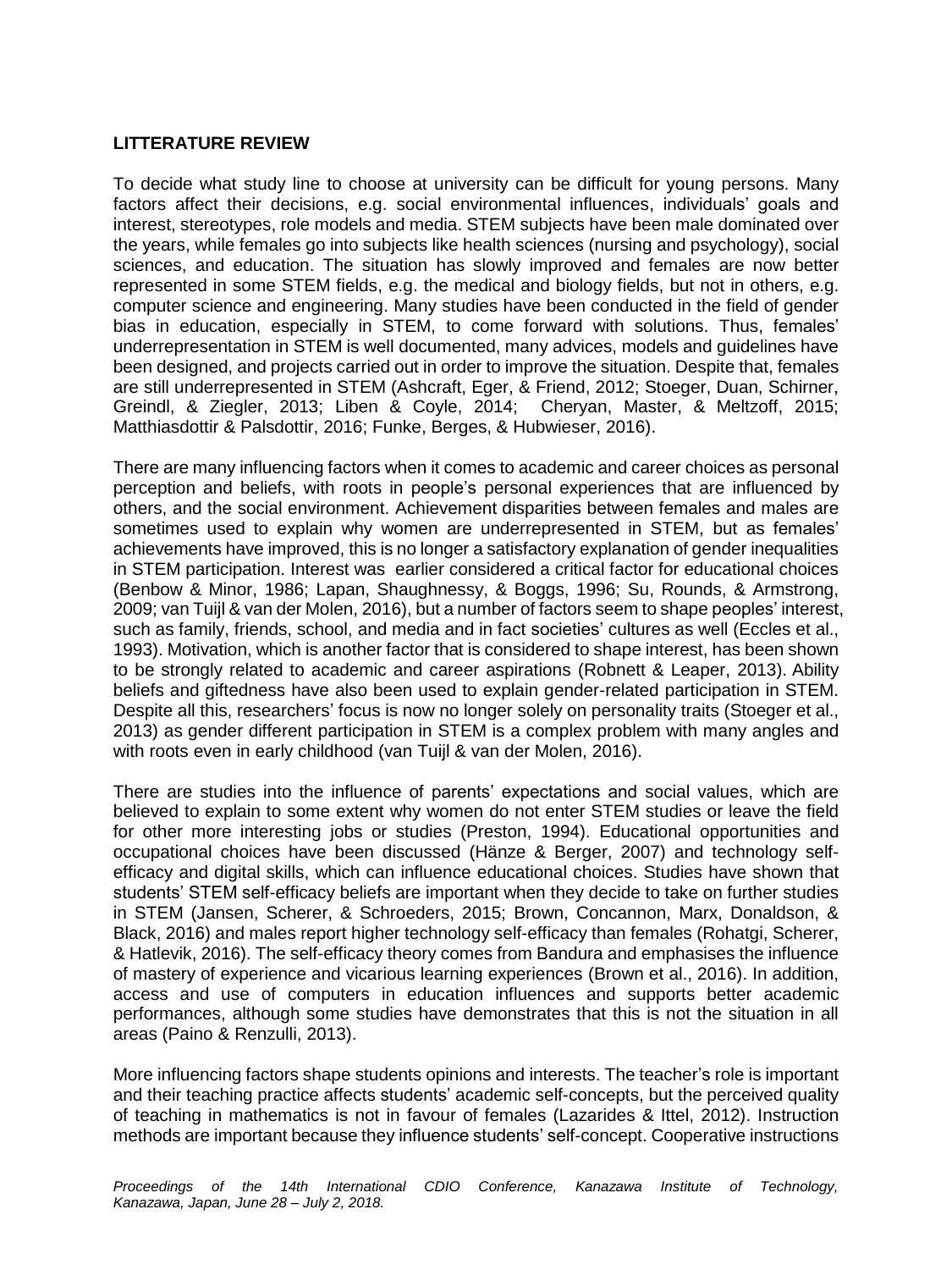are more beneficial than direct instruction for students with low academic self-concept, because it makes them feel more competent (Hänze & Berger, 2007). This shows the importance of positive learning experience to build good STEM self-efficacy among not only females, but also males, to make them more interested in their studies.

In a report from the National Centre for Women in Science and Technology (NCWIT, http://www.ncwit.org), four areas are suggested as important in order to change gender imbalance in computer science: influence of education, students' environment, equalization, the media and the culture (Ashcraft et al., 2012). These areas can easily be applied to STEM.

The first area suggested in the NCWIT report is the role and influence of education, with reference to the influence of teaching and learning, which in STEM subjects is rarely specifically connected to the interests of females. The learning environment in STEM subjects is therefore not particularly encouraging for females. Research has shown the importance of linking study materials to the interests and experiences of students, as well as using active teaching methods that encourage collaboration. Research also suggests, that within technical fields, these methods are not used to the same extent as in many other fields (Ashcraft et al., 2012). It is important to explore teaching methods and see whether they can be changed to attract more students, not just women, but also men who could gain from different teaching methods. In this context, it is worrying that teachers often lack appropriate education in STEM (Ashcraft et al., 2012). Introduction to STEM and what opportunities are available for students after graduation can always be improved, using new media that young people are familiar with, both in primary and secondary schools.

Secondly, the effects of students' environment, the family, the community and the role models are emphasised in the NCWIT report. Females and males often encounter different behaviours and motivation that leads to different experiences early in life. The most important factors in decision-making about learning and career involve females' environment, parents, friends, teachers and the media. When STEM is not part of a positive impression the influence will affect the decision and guide them away from considering careers in STEM (Ashcraft et al., 2012).

It can be argued that women's attitudes within in the profession are important and numerous studies have shown that good models have a positive effect. One way is to get women, who have reached far in this area, to visit schools to show where education in STEM has led them. It is important to get more females to choose STEM in order to have good female models in the field and introduce these role models to younger women earlier in school. (Ashcraft et al., 2012).

Masculinity and gender roles are still strong predictors when it comes to technology selfefficacy (Huffman, Whetten, & Huffman, 2013). Women who are studying STEM subjects have overcome many barriers in their environment and may be less receptive to influence from a stereotypic environment, although Ertl, Luttenberger and Paechter (2017) concluded from their research that even this group is sensitive for stereotypic influence. Schuster and Martiny's (2017) research showed that women anticipate negative feelings in more stereotypical contexts than young men. Creating less stereotypic STEM environment could thus nurture more positive affect among females.

Thirdly, the NCWIT report refers to the influence of equalization, because it can be difficult to be the only female in the group and experiencing the masculine culture one does not belong too (Ashcraft et al., 2012). Cheryan et al. (2017) emphasize how masculine cultures in the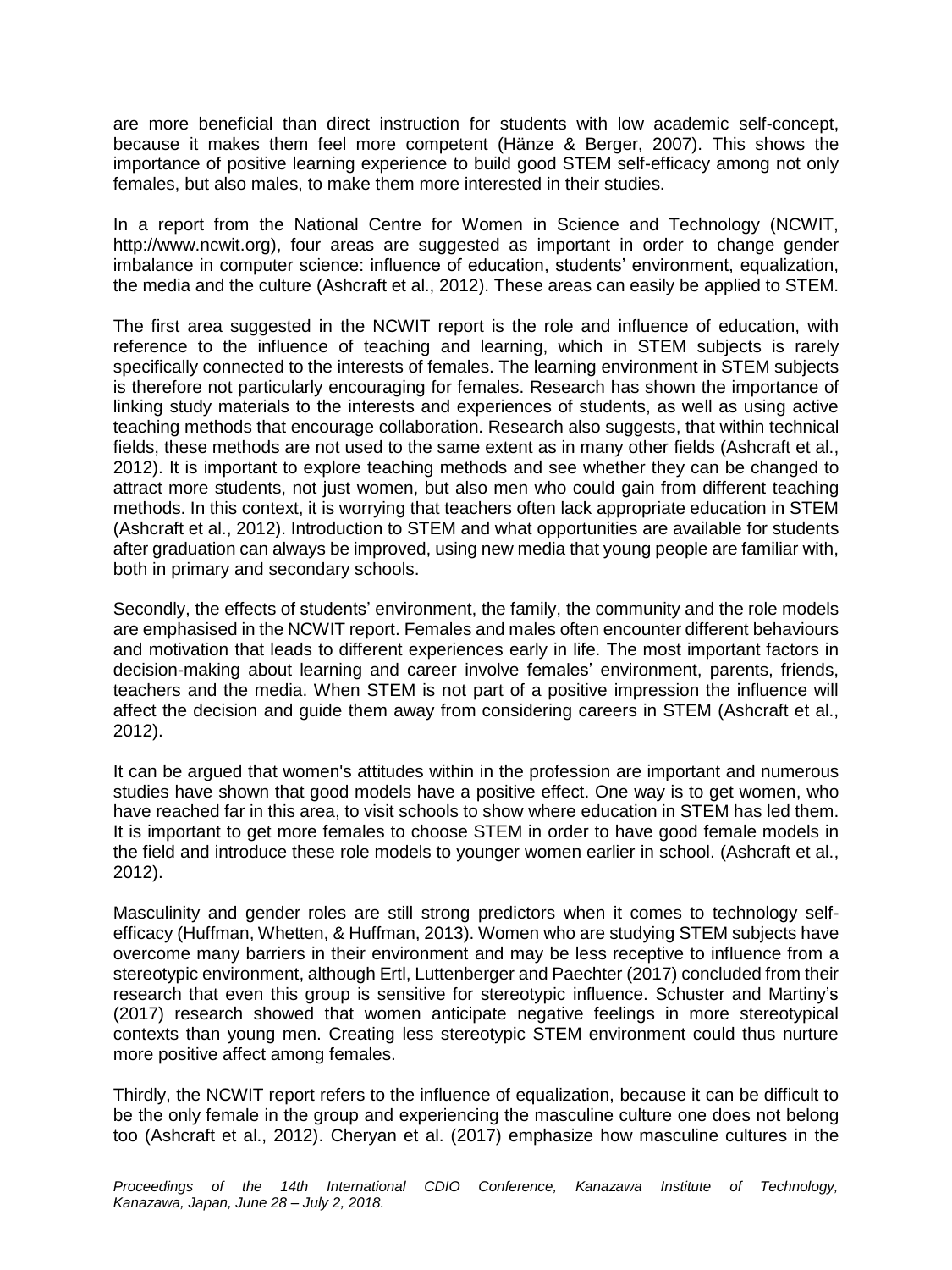STEM field can build up feelings of not belonging for women, but an early experience of STEM could change the masculine culture, stereotypes and role models. STEM fields have very different cultures (Cheryan et al., 2017) which raises the question of culture in technology, engineering, and mathematics, where women are underrepresented. Students have different educational experiences early on in school, and subjects like math and biology have been a part of the curriculum, but subjects like programming and even physics come later on or even not at all. Research has shown that gender differences in mathematics and other STEM subjects decreases in high school (Sadler, Sonnert, Hazari, & Tai, 2012), which gives opportunity to revise teaching methods and material. This does also support the opinion that introducing all STEM subjects earlier in kids' education influences positive attitudes and that programming should in fact be a compulsory subject at the lower school levels. This could establish a stronger feeling of belonging not only in computer science programs, but also in other STEM subjects where programming is now a part of the curriculum.

Fourthly, the effects of media and culture (Ashcraft et al., 2012). People in computer science, engineering, and physics are frequently shown as more socially awkward males in the media than in other STEM subjects as biology and chemistry. Typical examples are the characters in TV series like "The Big Bang Theory". We all laugh at them. These stereotypes serve as gatekeepers that can push women away from certain subjects and may limit their learning opportunities and career chances. Advertisements can also promote stereotypes, not only the pictures but also the wording that is often masculine, as it splits the world up in a way that is more accepted for men than for women. For some, these nerdy models are appealing, but for others they are not at all appealing. Video games are believed to have had a major impact on the negative trend for STEM, as they were at fist mainly addressed to boys, although now there are more games for girls and hopefully with positive influences.

Some young people, especially men, can like the nerdy male types, but as STEM is also for women we need to make sure that stereotype of engineering is appealing for both male and female. To broaden the STEM image we can use curriculum, role models, STEM environments and the media (Cheryan, Master, & Meltzoff, 2015; Cheryan, Zieger, Montoya, & Jiang, 2017). Both men and women must have a sense of belonging in STEM, but they do not all respond the same way to the stereotypes. Today's stereotypes can attract and scare off both genders, but we need to diversify current stereotypes so that all students believe they fit to the image to be successful in STEM (Cheryan et al., 2017).

The main aim of this study was to see if there were gender differences in students' motives for choosing to study engineering in a sample of engineering and applied engineering students. Secondary aim was to investigate if there were 1) gender differences in computer use in education prior to university, and 2) self-reported computer skills among the students.

# **METHOD**

# *Participants*

An online survey was sent to 554 students in engineering and applied engineering at Reykjavik University. In total 271 (49%) answered, 193 (71%) engineering students and 77 (29%) applied engineering students, 173 (64%) male and 98 (36%) female. The BSc engineering program is a 3-year or 6 semester's program and applied engineering is a 3.5 years or 7-semester program. Most of the participants, or 213 (78%), were in semester 1-6, 34 (13%) had spent more than 6 semesters on their study and 24 (9%) were master students. The participants' average age was 24.7 years, ranging between 19 and 44 years.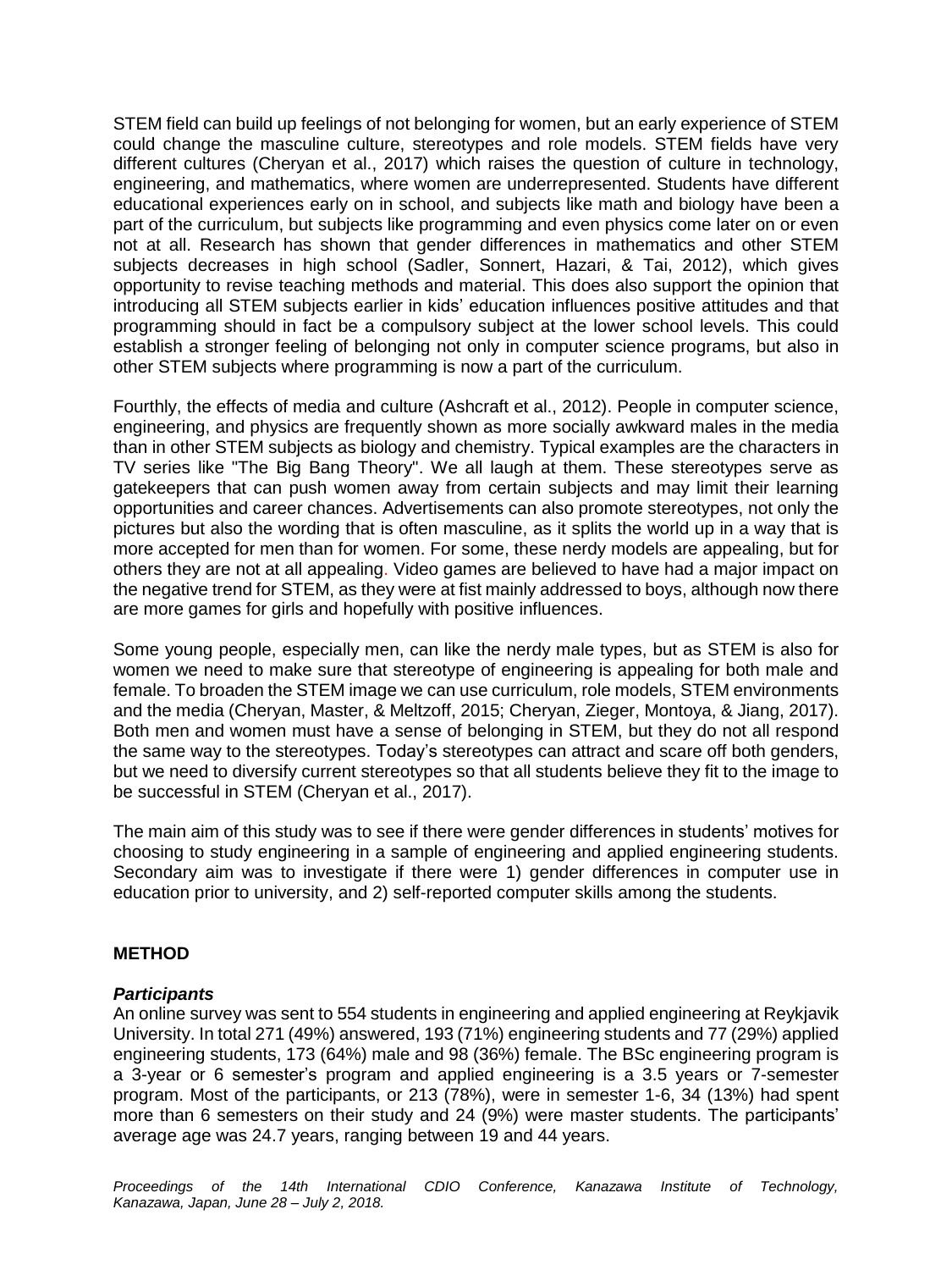# *Measures*

The online survey, consisting of eleven questions, was designed for the purpose of the study. Four background questions identifying the participant's gender, age, line of study and semester and seven questions concerning the participant's experience with computers and choice of line of study. The seven questions were the following:

- Two questions about the participants computer use in elementary and upper secondary school: "How did you primarily use computers in primary school?" and "How did you use computers in upper secondary school?". Each question had five answering possibilities: "For studying", "Playing computer games", "For programming", "Working with hardware", and "Something else". The participant could select one answer.
- One question about the participants' computer skills before they entered university: "How much computer skills do you consider you had before you started your study?" This question was rated on a five point Likert scale, ranging between "Very good" and "Very little". The term computer skills was not defined in the questionnaire and the participant could select one answer.
- One question about the reasons for choosing the present line of study: "Why did you chose your line of study?". Ten answering options were given and the participant was instructed to select the three most relevant for him/her. The participant could select three answers without categorise them.
- One question about the age of the participant when he/she got interested in his/her present line of study at university: "When did you first get interested in your subject?", with the possibility of choosing four age categories, younger than 14, 15-18, 19-22 and older than 22.
- One question asked if the participant had considered choosing another line of study at university: "Did you consider to choose another subject?". This question was rated with "Yes" or "No", and If yes, then what line of study?

# *Procedure*

The survey was put online in the system Free Online Surveys (https://freeonlinesurveys.com). A link was sent to the participant by e-mail on the  $2<sup>th</sup>$  November 2017 and reminders on the  $15<sup>th</sup>$  November and the 30<sup>th</sup> of November. The survey was closed on the 11<sup>th</sup> January 2018. Data analysis was carried out in Excel and the Statistical Package for the Social Sciences (SPSS).

# **RESULTS**

Table 1 describes the participants' reasons for choosing their present line of study, i.e. engineering and applied engineering. Of the ten options given, five differed between the males and the females. More males than females chose because they considered engineering and applied engineering interesting professions and they were interested in computers. On the other hand, more females than males mentioned interest in math and science, that they did well in science in upper secondary school and that they just wanted to try.

Table 1. The participants' reason for selecting engineering and applied engineering, according to gender.

| Male      | Female    |        |
|-----------|-----------|--------|
| Yes       | Yes       | Chi-   |
| (% )<br>N | (% )<br>N | square |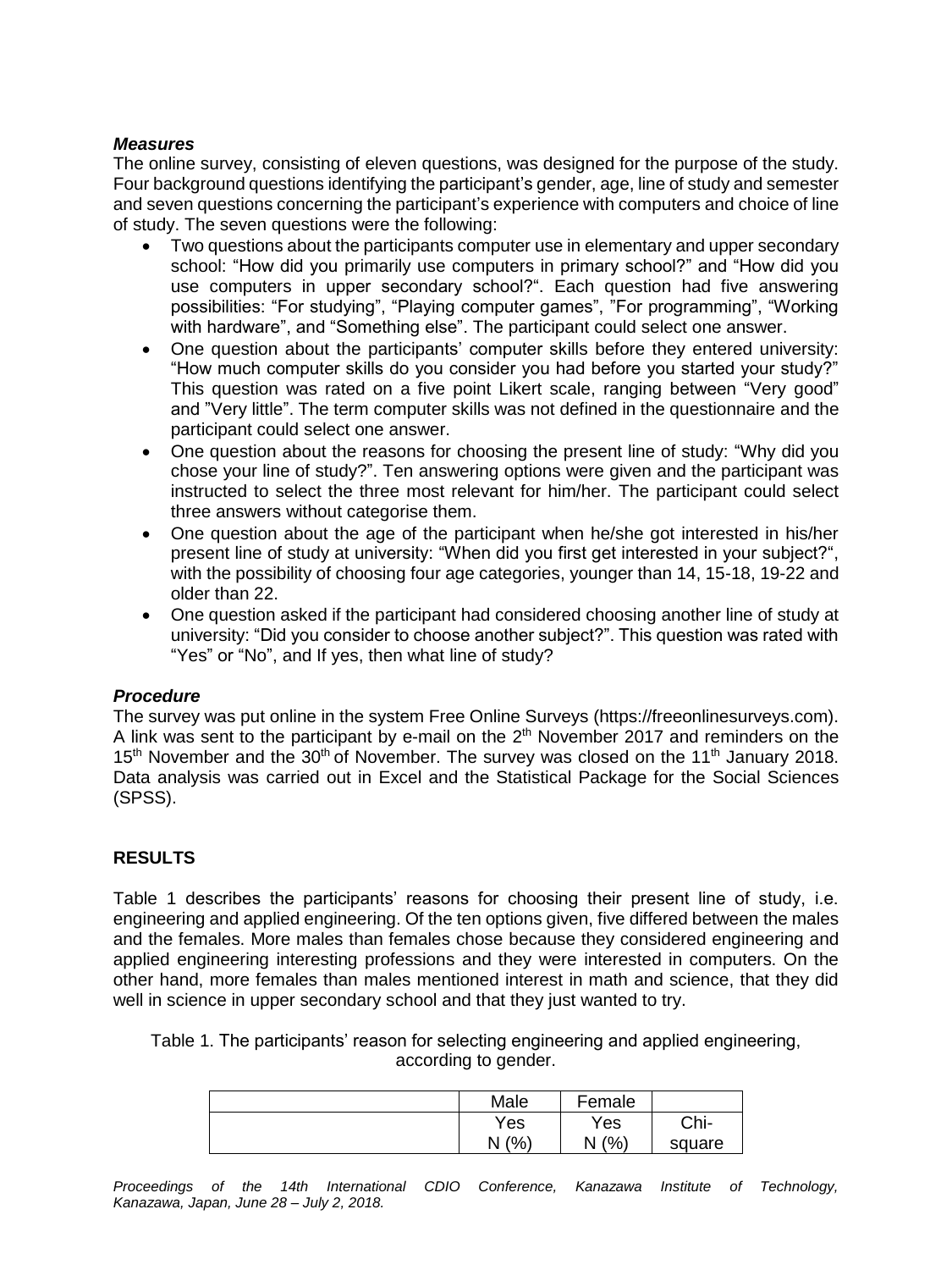| Interesting profession       | 108 (62.4) | 37 (37.8) | 15.31***   |
|------------------------------|------------|-----------|------------|
| Good employment outlook      | 84 (48.6)  | 47 (48.0) | 0.01       |
| Good salary                  | 82 (47.4)  | 45 (45.9) | 0.05       |
| Interested in math and       | 51 (29.5)  | 54 (55.1) | 17.30 ***  |
| science                      |            |           |            |
| Interested in computers      | 25 (14.5)  | 1(1.0)    | 13.01***   |
| Did well in science in upper | 30(17.3)   | 36 (36.7) | $12.77***$ |
| secondary school             |            |           |            |
| I just wanted to try         | 11(6.4)    | 18 (18.4) | $9.44***$  |
| Diversified profession       | 40 (23.1)  | 20(20.4)  | 0.27       |
| It has never been anything   | 11(6.4)    | 4(4.1)    | 0.62       |
| else                         |            |           |            |
| I was encouraged by others   | 13(7.5)    | 6(6.1)    | 0.19       |
| $*** - .0.004$               |            |           |            |

 $p<0.001$ 

When the participants were asked if they had considered selecting another profession than engineering or applied engineering, 98 (57%) males and 63 (64%) females said yes. Twentyseven said they had considered business, 13 males and 14 females, 23 medicine, 10 males and 13 females, 9 computer science, all males, five physics, all males and five psychology, all of them female. Nine males also mentioned geology (2), law (2), mathematic (1), sports science (1), history (1), architecture (1), chemistry (1), literature (1) and aeronautics (1). The females mentioned also mathematic (5), nursing (2), pharmacy (2), art (2), music (1), architecture (1), molecular biology (1) and nutrition (1).

Table 2 shows that most participants got interested in their field of study when they were between 15 and 22 years old. Of interest is though, that more of the males claimed they developed their interest when they were teenagers and after 22 years of age (13 and 23 per cent, respectively), than the females (6 and 13 per cent, respectively). More females than males reported that they got interested when they were between 15-22 years old, or 81% versus 64% of the males.

|                      | <b>Males</b><br>N(% | Females<br>N(% | Total<br>N(% |
|----------------------|---------------------|----------------|--------------|
| 14 years and younger | 23(13)              | 6(6)           | 29(11)       |
| 15-18 years old      | 52 (30)             | 41 (42)        | 93 (34)      |
| 19-22 years old      | 59 (34)             | 38 (39)        | 97 (36)      |
| 22 years and older   | 39 (23)             | 13(13)         | 52 (19)      |
|                      | 173 (64)            | 98 (36)        | 271 (100)    |
|                      | Chi-square 8.725*   |                |              |

Table 1. Age when participants got interested in their field of study.

 $*p<0.05$ 

Table 3 shows the difference between the genders in computer use in compulsory and upper secondary education. Males reported significantly more often having used computers for playing computer games in compulsory education, but girls for studying. Only two participants reported having used computers for programming, one male and one female and only three participants, all males, claimed having worked with hardware. Table 3 shows that the pattern is the same in upper secondary schools, males playing computer games and females are using computers for studying. Only one male participant reported having used computers for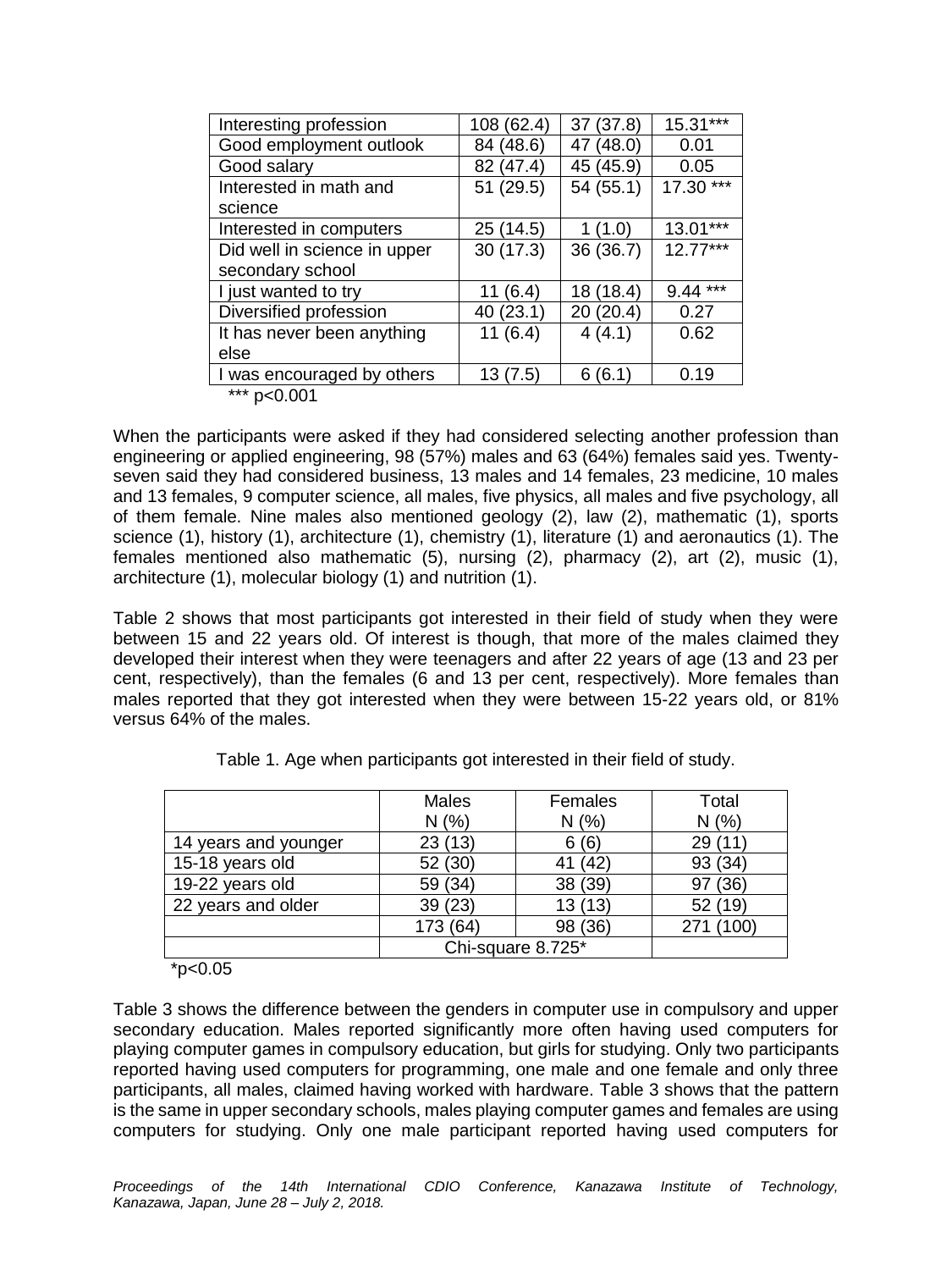programming in upper secondary education, and five participants, four males and one female, claimed having worked with hardware.

|                     | Compulsory education |              | Upper secondary education |              |
|---------------------|----------------------|--------------|---------------------------|--------------|
|                     | <b>Males</b>         | Females      | Males                     | Females      |
|                     | N(%                  | N(% )        | N(%                       | N(%          |
| For studying        | 30(19.4)             | 34(40.0)     | (56.1)<br>87              | (96.8)<br>91 |
| Play computer games | 125 (80.6)           | (60.0)<br>51 | 68 (43.9)                 | 3(3.2)       |
| Chi-square          | 11.965***            |              | 45.504***                 |              |

Table 3 Participants' primarily use of computers in compulsory- and upper secondary education.

\*\*\*p<.001

Twenty-eight participants, 15 males and 13 females, reported using computers in compulsory education for something else than was asked about. Ten of the male participants claimed they had not at all used computers in compulsory education, two claimed they used computers to learn keyboarding, two said they used computers to watch TV series, and one for surfing on the Internet. Four of the female participants reported no computer use in compulsory education, two claimed they used computers for social networking, two for MSN, and five claimed they used computers for making music, learning word processing and watching TV series.

Eleven participants, 8 males and 3 females, reported using computers in upper secondary school for something else than was asked about. Two males claimed they did not use computers at all, one said he hardly used computers and five reported programming, social media, watching TV series, and writing reports. The three females all claimed they used computers in upper secondary education for social media.

Figure 1 shows that 49% (83) of the males and 26% (26) of the females considered their computer skills to be good or very good when they started their current study at university. Independent samples T-test showed significant difference between the genders on this variable, males scoring 2.5 (SD=0.9) and females 2.8 (SD=0.8) (t-value 2.952, p<0.01).



Figure 1 The participants' computer skills before they started studying engineering and applied engineering at university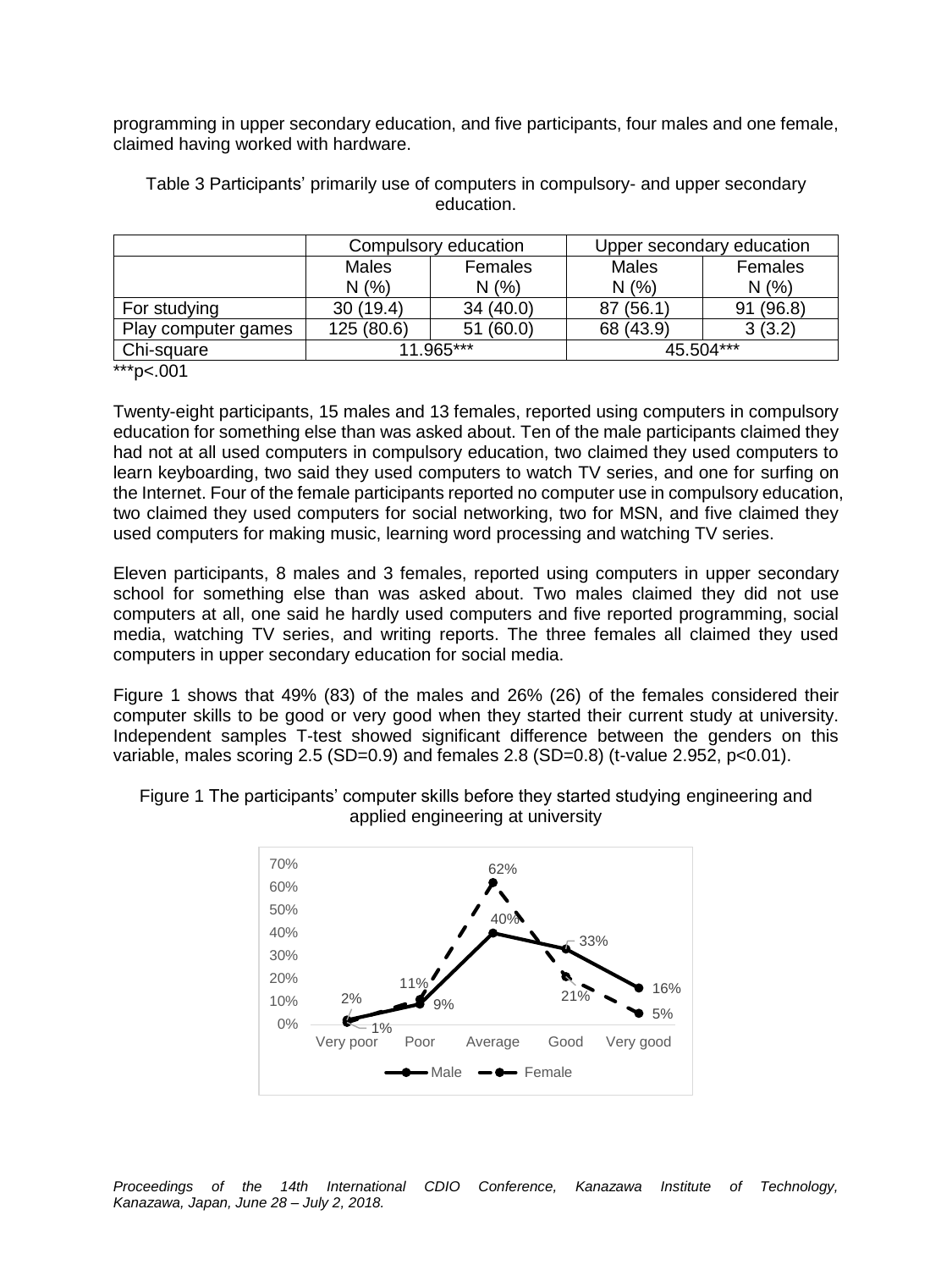## **DISCUSSION**

The main research question in the present study was: *Is there a gender difference in students' motive for choosing to study engineering?.* About half of the participants claimed that good employment opportunities and good salaries were the two main reasons, but gender differences were apparent. The male participants reported an interesting profession, but the female participants claimed it was because of their interest in mathematics and science that they choose engineering. More female participants also claimed that doing well in science in upper secondary school was a reason for they choice of study.

These findings are not in line with previous studies, where females are not considered to have much interest in STEM subjects, e.g. because of lack of interest in math and science although they are doing well in these subjects. Anyhow, Ertl, Luttenberger, & Paechter (2017) have pointed out that females in STEM subjects have overcome many barriers like negative stereotypes and might mostly be driven by their interest in math, science and computers. This implies that in order to get more females into STEM studies we need to foster their interest in those fields especially in high school (Sadler et al., 2012). With reference to the literature, we need to develop stereotypes that are more positive, change the teaching methods and the learning environment and introduce more STEM subjects earlier in schools.

Although few participants said that they choose engineering just because they wanted to try it, the gender difference is surprising, why do more females give that reason than males? Was it because they perceived engineering as a male subject or because or are they more for trying something new? This has to be studied further.

Interestingly, the findings revealed gender differences when students developed interest in their field of study, e.g. engineering or applied engineering. Most students claimed they got interested in engineering between 15 and 22 years old, especially the female participants. This wakes the question at what age it would be realistic to introduce engineering as a subject to female students and if it should be different from the male students. Although there are many other influencing factors to bear in mind when finding the right age to introduce a subject to students it is of importance to consider which is the best age and it could be useful to probe this finding further.

It is also of interest how late students get interested in their field of study and how many of them have considered other profession as business and medicine. Part of this can be described by how late students go to university in Iceland, as the normal age for finishing the matriculation exam has been 20 years of age (the study has now been shortened by a year).

Two other research questions were: *Is there a gender difference in computer use in education prior to university?* and *Is there a gender difference in self-reported computer skills among engineering students?* This study shows a marked gender different in self-reported computer use and computer skills, both in compulsory and upper secondary school education, or before the participants started their current studies. The male participants used computers mainly for playing games and the female participants for studying. In addition, the male participants reported better computer skills than the females and there was a gender difference when they claimed interested in computers to be the main reason for choosing engineering study. This is in line with the literature. How these gender differences influence students' carrier choices is not clear from this study, but as Paino & Renzulli (2013) point out, use of computers in education can impact academic performances and thus may support better technology selfefficacy among students.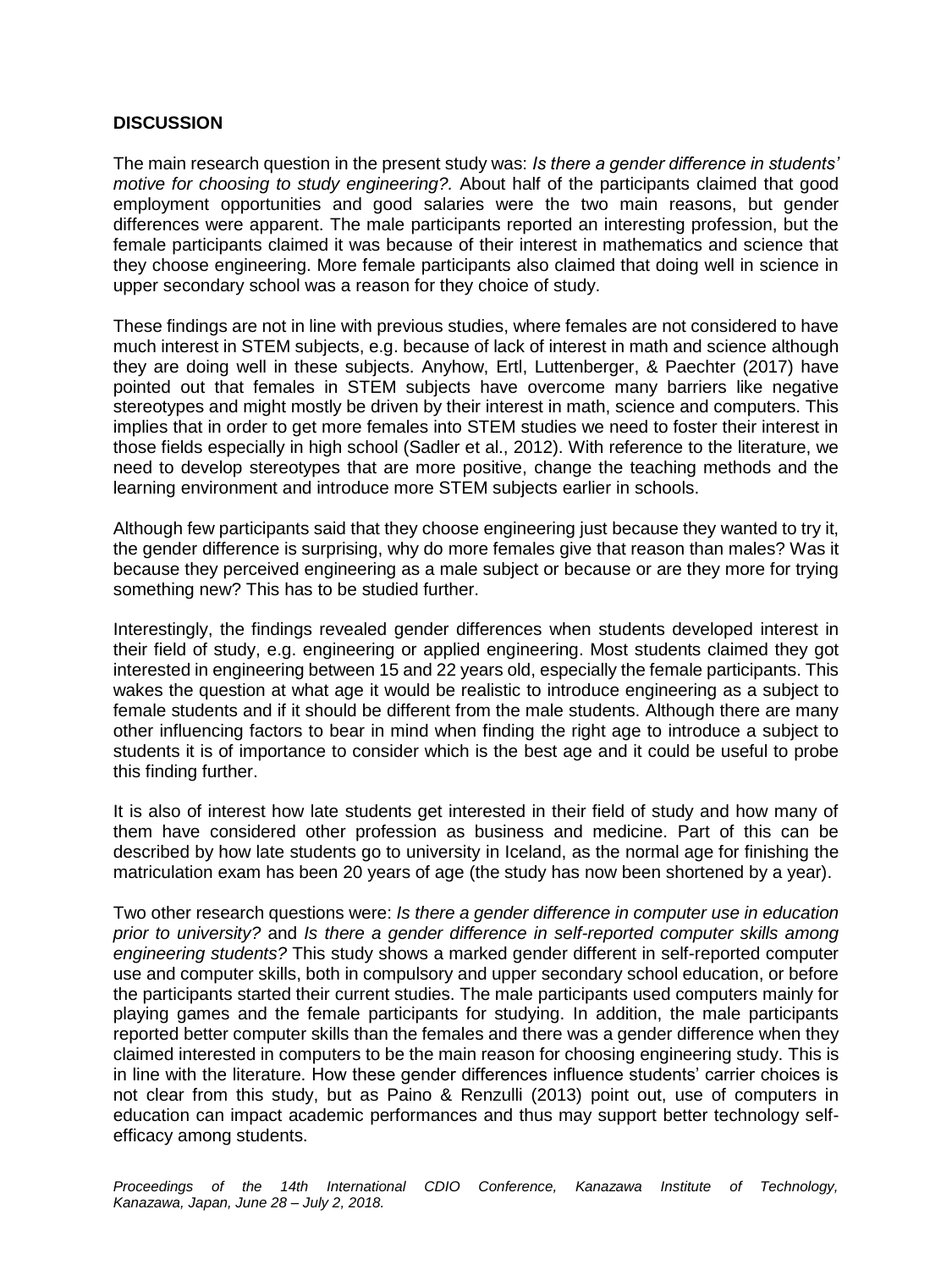## **CONCLUSIONS**

This study indicates a gender difference in the reason for choosing to study engineering where females reported more frequently being interested in math and science and how well they did in science in upper secondary school as the main influencing factor. It also indicates that females decide older alter what subject to study at university. This could guide us in trying to attract students to engineering studies by foster female interest in STEM at an early age and introduce engineering to them.

It is important for both young men and women to realize that they do not have to conform to a certain type or personality characteristic to learn a particular subject; you do not have to be a nerd to study STEM. We have to make sure that that the schools and workplaces do not support stereotypes that scare off either gender. When it comes to other influencing factors as family, community and role models, media and culture, we come to the influence of society as whole, the cultural environment. The media and the entertaining industry plays a big role in young person's life today through smart phones and other smart equipment and there is an opportunity to change the stereotypes.

The CDIO Standard 1 (program philosophy) shows the importance of the cultural framework and environment for engineering education. The literature emphasises that the learning environment should avoid negative stereotypes of STEM subjects, which wakes the question if this topic should be added into the Standard 1. The CDIO Standards 7 and 8 (Integrated Learning Experiences and Active Learning) emphasise the importance of active teaching and learning and use of miscellaneous teaching methods. The literature points out that different teaching method may apply differently to males and females and this again wakes the question whether this topic should be added into the CDIO standards to emphasize that we need to ensure that engineering education is attractive for both genders.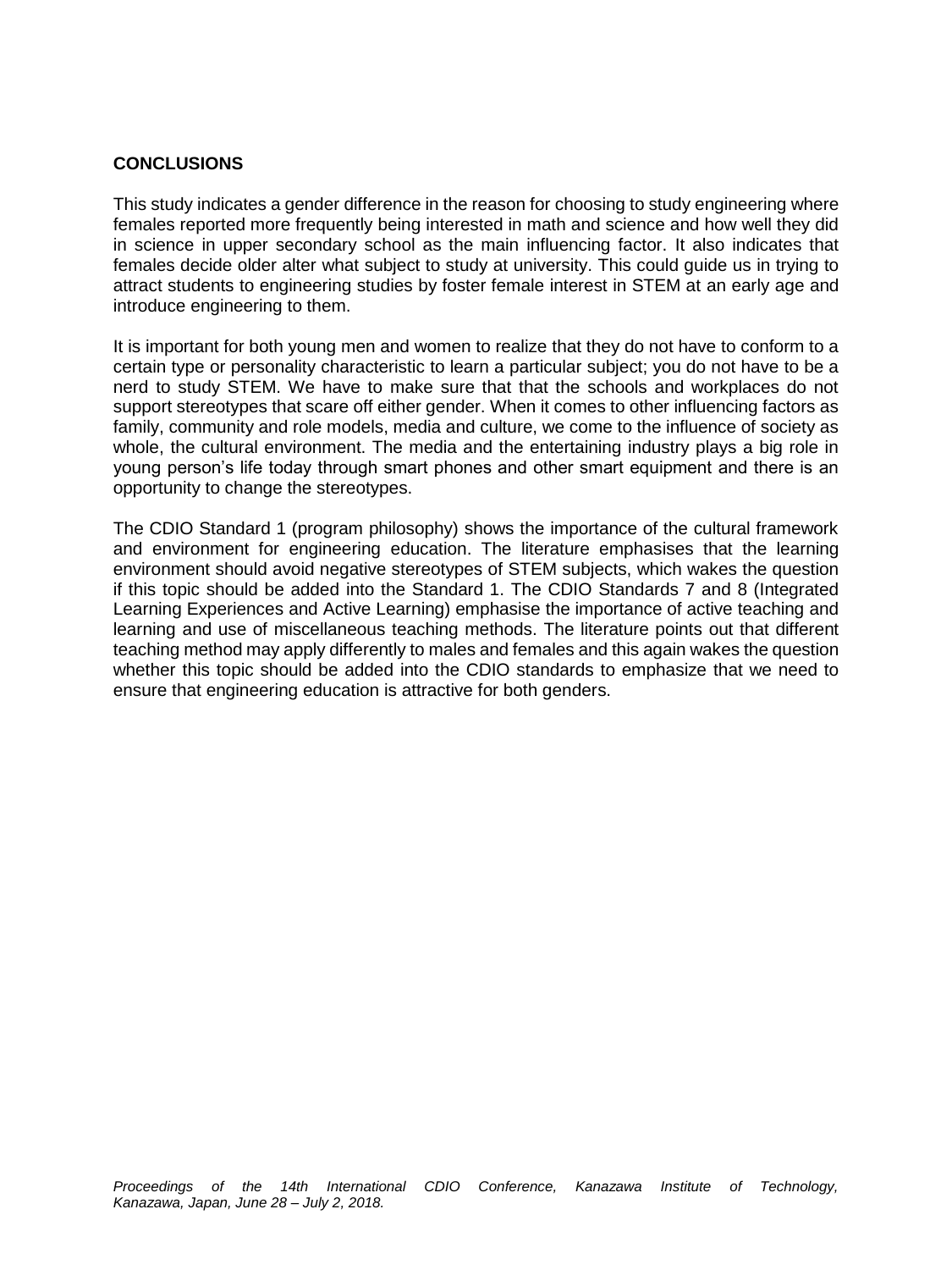## **REFERENCES**

Ashcraft, C., Eger, E., & Friend, M. (2012). *Girls in iT: the facts*. Retrieved from http://www.bgwomeninict.org/language/bg/uploads/files/documents\_\_0/documents\_\_83629f0d73af0b9 54068af2b53b04dc5.pdf

Benbow, C. P., & Minor, L. L. (1986). Mathematically Talented Males and Females and Achievement in the High School Sciences. *American Educational Research Journal*, *23*(3), 425–436. https://doi.org/10.3102/00028312023003425

Brown, P. L., Concannon, J. P., Marx, D., Donaldson, C., & Black, A. (2016). An Examination of Middle School Students' STEM Self-Efficacy with Relation to Interest and Perceptions of STEM. *Journal of STEM Education : Innovations and Research; Auburn*, *17*(3), 27–38.

Cheryan, S., Master, A., & Meltzoff, A. (2015a). Cultural stereotypes as gatekeepers: increasing girls' interest in computer science and engineering by diversifying stereotypes. *Frontiers in Psychology*, *6*. https://doi.org/10.3389/fpsyg.2015.00049

Cheryan, S., Master, A., & Meltzoff, A. N. (2015b). Cultural stereotypes as gatekeepers: increasing girls' interest in computer science and engineering by diversifying stereotypes. *Frontiers in Psychology*, *6*. https://doi.org/10.3389/fpsyg.2015.00049

Cheryan, S., Zieger, S. A., Montoya, A. K., & Jiang, L. (2017). Why are some STEM fields more gender balanced than others? *Psychological Bulletin*, *143*(1), 1.

Eccles, J. S., Arberton, A., Buchanan, C. M., Janis, J., Flanagan, C., Harold, R., Reuman, D. (1993). School and family effects on the ontogeny of children's interests, self-perceptions, and activity choices. *Developmental Perspectives on Motivation*, *40*, 145–208.

Ertl, B., Luttenberger, S., & Paechter, M. (2017). The Impact of Gender Stereotypes on the Self-Concept of Female Students in STEM Subjects with an Under-Representation of Females. *Frontiers in Psychology*, *8*. https://doi.org/10.3389/fpsyg.2017.00703

Funke, A., Berges, M., & Hubwieser, P. (2016). Different Perceptions of Computer Science (pp. 14–18). IEEE. https://doi.org/10.1109/LaTiCE.2016.1

Hänze, M., & Berger, R. (2007). Cooperative learning, motivational effects, and student characteristics: An experimental study comparing cooperative learning and direct instruction in 12th grade physics classes. *Learning and Instruction*, *17*(1), 29–41. https://doi.org/10.1016/j.learninstruc.2006.11.004

Huffman, A. H., Whetten, J., & Huffman, W. H. (2013). Using technology in higher education: The influence of gender roles on technology self-efficacy. *Computers in Human Behavior*, *29*(4), 1779–1786. https://doi.org/10.1016/j.chb.2013.02.012

Jansen, M., Scherer, R., & Schroeders, U. (2015). Students' self-concept and self-efficacy in the sciences: Differential relations to antecedents and educational outcomes. *Contemporary Educational Psychology*, *41*, 13–24. https://doi.org/10.1016/j.cedpsych.2014.11.002

Lapan, R. T., Shaughnessy, P., & Boggs, K. (1996). Efficacy Expectations and Vocational Interests as Mediators between Sex and Choice of Math/Science College Majors: A Longitudinal Study. *Journal of Vocational Behavior*, *49*(3), 277–291. https://doi.org/10.1006/jvbe.1996.0044

Lazarides, R., & Ittel, A. (2012). Instructional Quality and Attitudes toward Mathematics: Do Self-Concept and Interest Differ across Students' Patterns of Perceived Instructional Quality in Mathematics Classrooms? [Research article]. https://doi.org/10.1155/2012/813920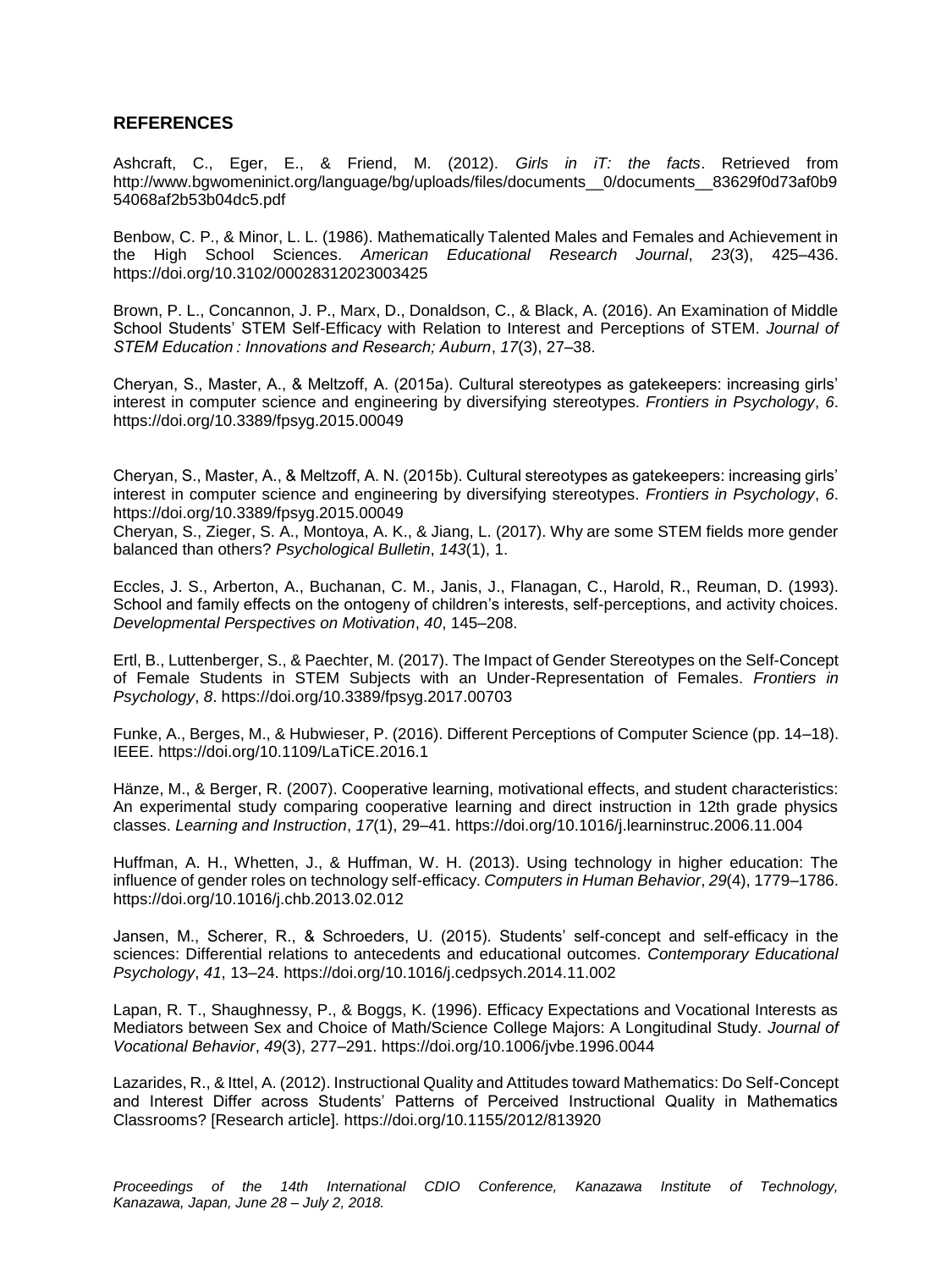Liben, L. S., & Coyle, E. F. (2014). Chapter three - Developmental Interventions to Address the STEM Gender Gap: Exploring Intended and Unintended Consequences. In L. S. Liben & R. S. Bigler (Eds.), *Advances in Child Development and Behavior* (Vol. 47, pp. 77–115). JAI. https://doi.org/10.1016/bs.acdb.2014.06.001

Matthiasdottir, A., & Palsdottir, J. (2016). Where are the girls in STEM? Presented at the 6th STS Italia Conference | Sociotechnical Environments, Trento, Italy.

Paino, M., & Renzulli, L. A. (2013). Digital Dimension of Cultural Capital: The (In)Visible Advantages for Students Who Exhibit Computer Skills. *Sociology of Education*, *86*(2), 124–138. https://doi.org/10.1177/0038040712456556

Preston, A. E. (1994). Why have all the women gone? A study of exit of women from the science and engineering professions. *The American Economic Review*, *84*(5), 1446–1462.

Robnett, R. D., & Leaper, C. (2013). Friendship Groups, Personal Motivation, and Gender in Relation to High School Students' STEM Career Interest. *Journal of Research on Adolescence*, *23*(4), 652–664. https://doi.org/10.1111/jora.12013

Rohatgi, A., Scherer, R., & Hatlevik, O. E. (2016). The role of ICT self-efficacy for students' ICT use and their achievement in a computer and information literacy test. *Computers & Education*, *102*, 103–116. https://doi.org/10.1016/j.compedu.2016.08.001

Sadler, P. M., Sonnert, G., Hazari, Z., & Tai, R. (2012). Stability and volatility of STEM career interest in high school: A gender study. *Science Education*, *96*(3), 411–427. https://doi.org/10.1002/sce.21007

Schuster, C., & Martiny, S. E. (2017). Not Feeling Good in STEM: Effects of Stereotype Activation and Anticipated Affect on Women's Career Aspirations. *Sex Roles*, *76*(1–2), 40–55. https://doi.org/10.1007/s11199-016-0665-3

Stoeger, H., Duan, X., Schirner, S., Greindl, T., & Ziegler, A. (2013). The effectiveness of a one-year online mentoring program for girls in STEM. *Computers & Education*, *69*, 408–418. https://doi.org/10.1016/j.compedu.2013.07.032

Su, R., Rounds, J., & Armstrong, P. I. (2009). *Men and things, women and people: a meta-analysis of sex differences in interests.* American Psychological Association. van Tuijl, C., & van der Molen, J. H. W. (2016). Study choice and career development in STEM fields: an overview and integration of the research. *International Journal of Technology and Design Education*, *26*(2), 159–183.